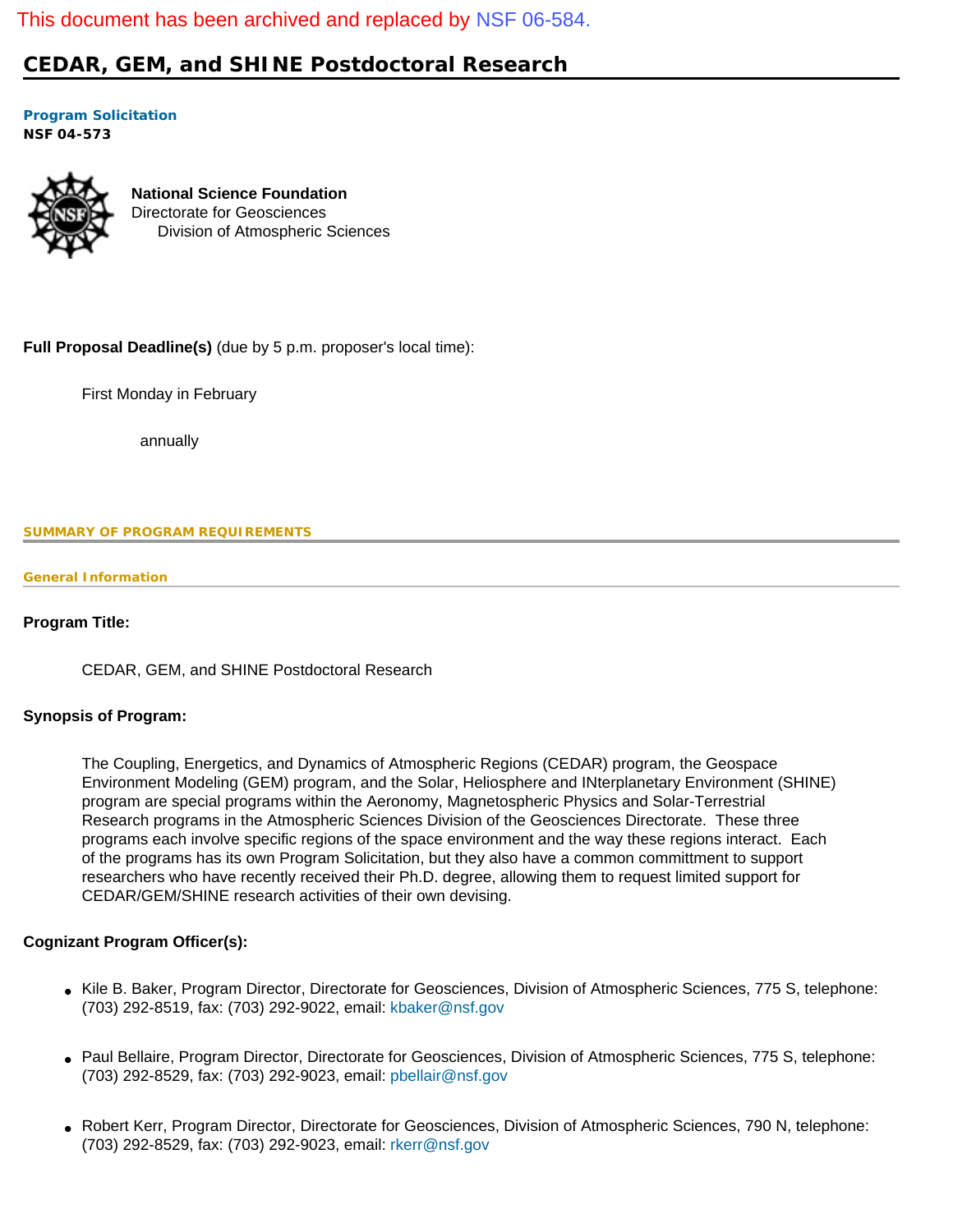● Robert M. Robinson, Program Manager, Directorate for Geosciences, Division of Atmospheric Sciences, 775 S, telephone: (703) 292-8529, fax: (703) 292-9022, email: [rmrobins@nsf.gov](mailto:rmrobins@nsf.gov)

# **Applicable Catalog of Federal Domestic Assistance (CFDA) Number(s):**

• 47.050 --- Geosciences

### **Eligibility Information**

- **Organization Limit:** None Specified.
- **PI Eligibility Limit:**

The researcher to be supported must have received his/her Ph.D. (or equivalent) within the past 3 years or expect to be in a postdoctoral research position by the time the award is made. The researcher to be supported may appear on only one proposal submitted in response to this program solicitation in any given year. He/she should appear on the proposal as the sole Principal Investigator if the institution allows this. If the institution does not allow postdoctoral researchers to act as PIs on research grants, then the researcher's advisor at the institution should appear as the sole PI, and the researcher to be supported should be listed by name in the Senior Personnel section of the budget.

● **Limit on Number of Proposals:** 1. per postdoctoral researcher. There is no limitation on the number of proposals an organization may submit.

### **Award Information**

- **Anticipated Type of Award:** Standard or Continuing Grant
- Estimated Number of Awards: 3 to 6 each year
- **Anticipated Funding Amount:** \$320,000 each year, pending availablility of funds.

### **Proposal Preparation and Submission Instructions**

### **A. Proposal Preparation Instructions**

● **Full Proposal Preparation Instructions:** This solicitation contains information that deviates from the standard Grant Proposal Guide (GPG) proposal preparation guidelines. Please see the full text of this solicitation for further information.

## **B. Budgetary Information**

- Cost Sharing Requirements: Cost Sharing is not required.
- **Indirect Cost (F&A) Limitations:** Not Applicable.
- **Other Budgetary Limitations:** Other budgetary limitations apply. Please see the full text of this solicitation for further information.
- **C. Due Dates**
	- **Full Proposal Deadline Date(s)** (due by 5 p.m. proposer's local time): First Monday in February annually

### **Proposal Review Information**

● **Merit Review Criteria:** National Science Board approved criteria. Additional merit review considerations apply.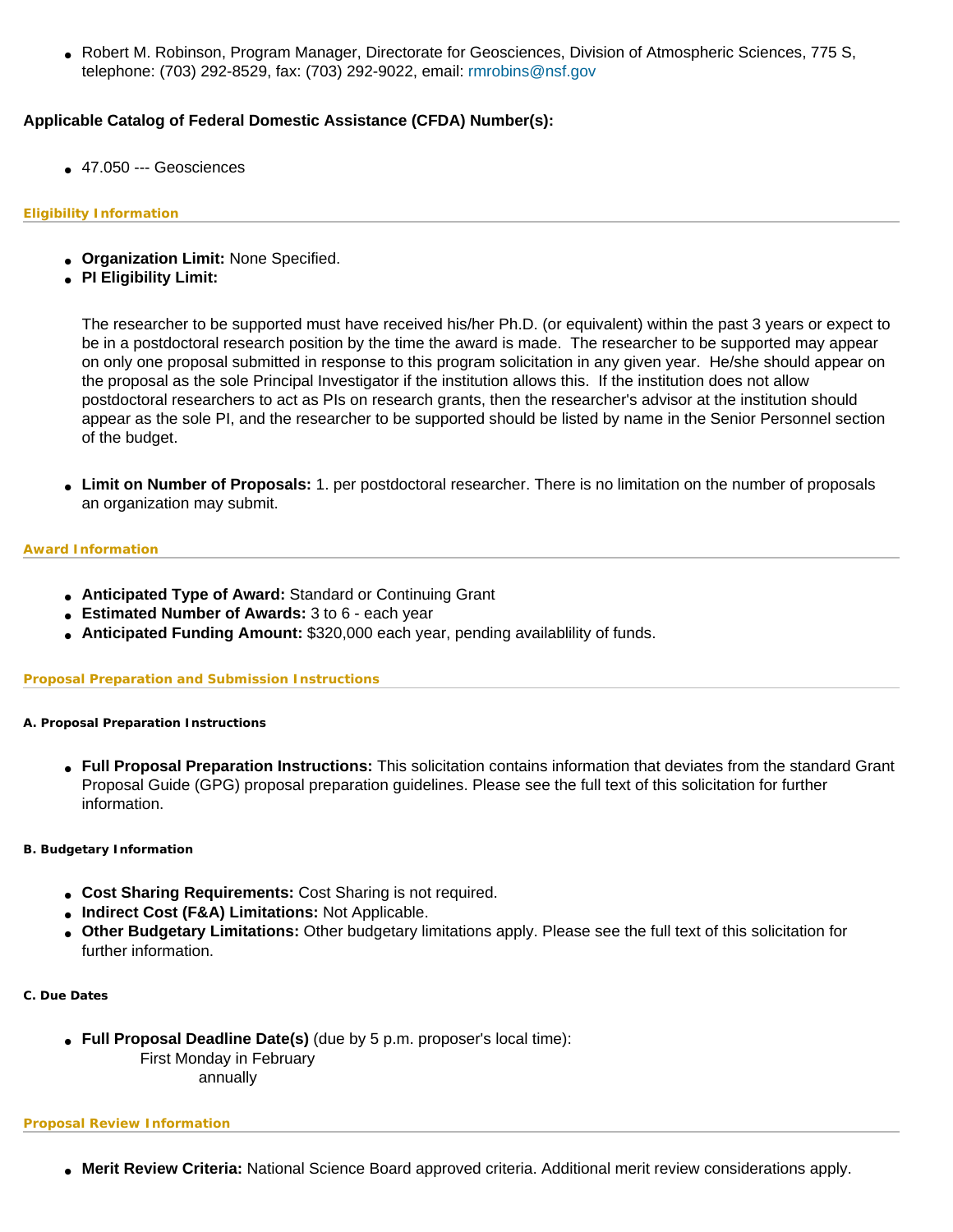Please see the full text of this solicitation for further information.

### **Award Administration Information**

- **Award Conditions:** Standard NSF award conditions apply.
- **Reporting Requirements:** Standard NSF reporting requirements apply.

### <span id="page-2-0"></span>**TABLE OF CONTENTS**

# **[Summary of Program Requirements](#page-0-0)**

- I. **[Introduction](#page-2-1)**
- II. **[Program Description](#page-2-2)**
- III. **[Eligibility Information](#page-3-0)**
- IV. **[Award Information](#page-3-1)**

## V. **[Proposal Preparation and Submission Instructions](#page-3-2)**

- A. [Proposal Preparation Instructions](#page-3-2)
- B. [Budgetary Information](#page-4-0)
- C. [Due Dates](#page-4-1)
- D. [FastLane Requirements](#page-4-2)

## VI. **[Proposal Review Information](#page-5-0)**

- A. [NSF Proposal Review Process](#page-5-1)
- B. [Review Protocol and Associated Customer Service Standard](#page-6-0)

## VII. **[Award Administration Information](#page-7-0)**

- A. [Notification of the Award](#page-7-1)
- B. [Award Conditions](#page-7-2)
- C. [Reporting Requirements](#page-7-3)

# VIII. **[Contacts for Additional Information](#page-7-4)**

IX. **[Other Programs of Interest](#page-8-0)**

## <span id="page-2-1"></span>**I. INTRODUCTION**

<span id="page-2-2"></span>The Coupling, Energetics and Dynamics of Atmospheric Regions (CEDAR), Geospace Environment Modeling (GEM) and Solar, Heliosphere and INterplanetary Environment (SHINE) programs all relate to solar influences on the space environment surrounding Earth. An important goal of these programs is to foster the development of a new generation of researchers involved in the fundamental research covered by the three individual programs. Each of the three programs provides extensive support for students to attend annual workshops and, in addition, each of the three is committed to providing support for outstanding young scientists who have recently received a Ph.D. degree or expect to have received their Ph.D. degree by the time the award could be made.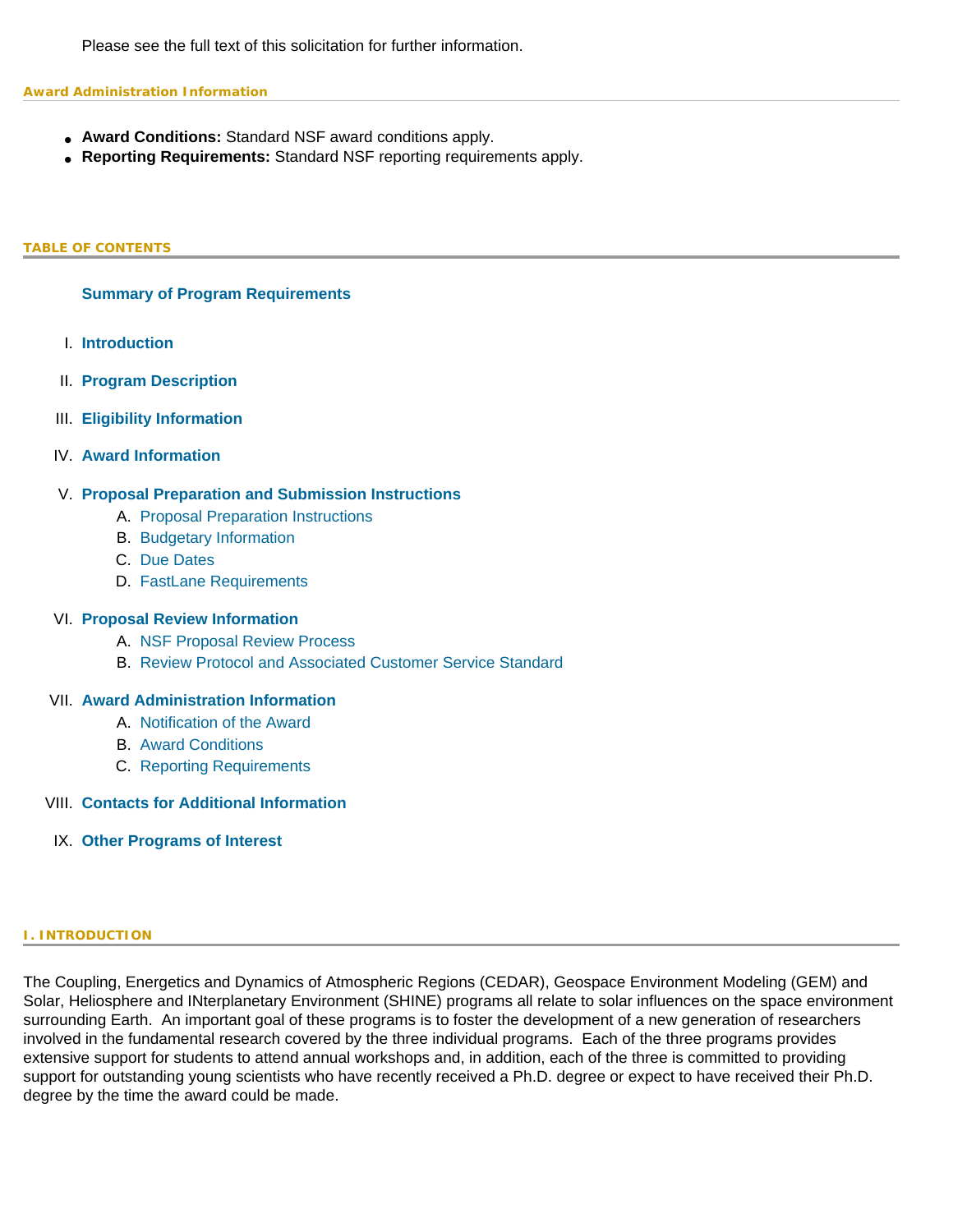The CEDAR, GEM, and SHINE programs are all broad-based, community-initated research programs dealing with special regions of Earth's space environment. Each of these three programs has its own NSF Program Solicitation and each has its own web page hosted at one of the research institutions involved. Postdoctoral researchers interested in submitting a proposal in response to this Program Solicitation should also examine these other program solicitations and web sites for more details on the CEDAR, GEM and SHINE programs (see Section IX. Other Programs of Interest for the links to the CEDAR, GEM and SHINE Program Solicitations and the web pages). Awards made under this Program Solicitation will be for research appropriate to one (or more) of the CEDAR, GEM, and SHINE programs. Proposals for cross-cutting research that would be appropriate for two or all three of the CEDAR, GEM, and SHINE programs are encouraged.

The primary goal of this program is to provide a mechanism for the support of young researchers to pursue research goals (related to the areas described above) of their own devising. Because of the special nature of these awards, there are special rules for the preparation of the proposals, the budgets and the review process (see below for details).

### <span id="page-3-0"></span>**III. ELIGIBILITY INFORMATION**

The researcher to be supported must have received his/her Ph.D. (or equivalent) within the past 3 years or expect to be in a postdoctoral research position by the time the award is made. He/she should appear on the proposal as the sole Principal Investigator if the institution allows this. If the institution does not allow post-doctoral researchers to act as PIs on research grants, then the researcher's advisor at the institution should appear as the sole PI, and the researcher to be supported should be listed by name in the Senior Personnel section of the budget.

The researcher to be supported may appear on only one proposal submitted in response to this program solicitation in any given year.

<span id="page-3-1"></span>There is no limitation on the number of proposals that may be submitted by an institution.

### **IV. AWARD INFORMATION**

NSF expects to make the following type of award(s): Standard or Continuing Grant.

The estimated number of awards will be 3 to 6 per year. The anticipated award date is September 15 of each year.

The anticipated funding amount is \$320,000 per year, with the typical award being about \$80,000 per year. All awards will be limited to a duration of two (2) years. Note that there are budgetary limitations (see Section V.B).

<span id="page-3-2"></span>Estimated program budget and number of awards are subject to the availability of funds.

# **V. PROPOSAL PREPARATION AND SUBMISSION INSTRUCTIONS**

# **A. Proposal Preparation Instructions**

# **Full Proposal Instructions:**

Proposals submitted in response to this program announcement/solicitation should be prepared and submitted in accordance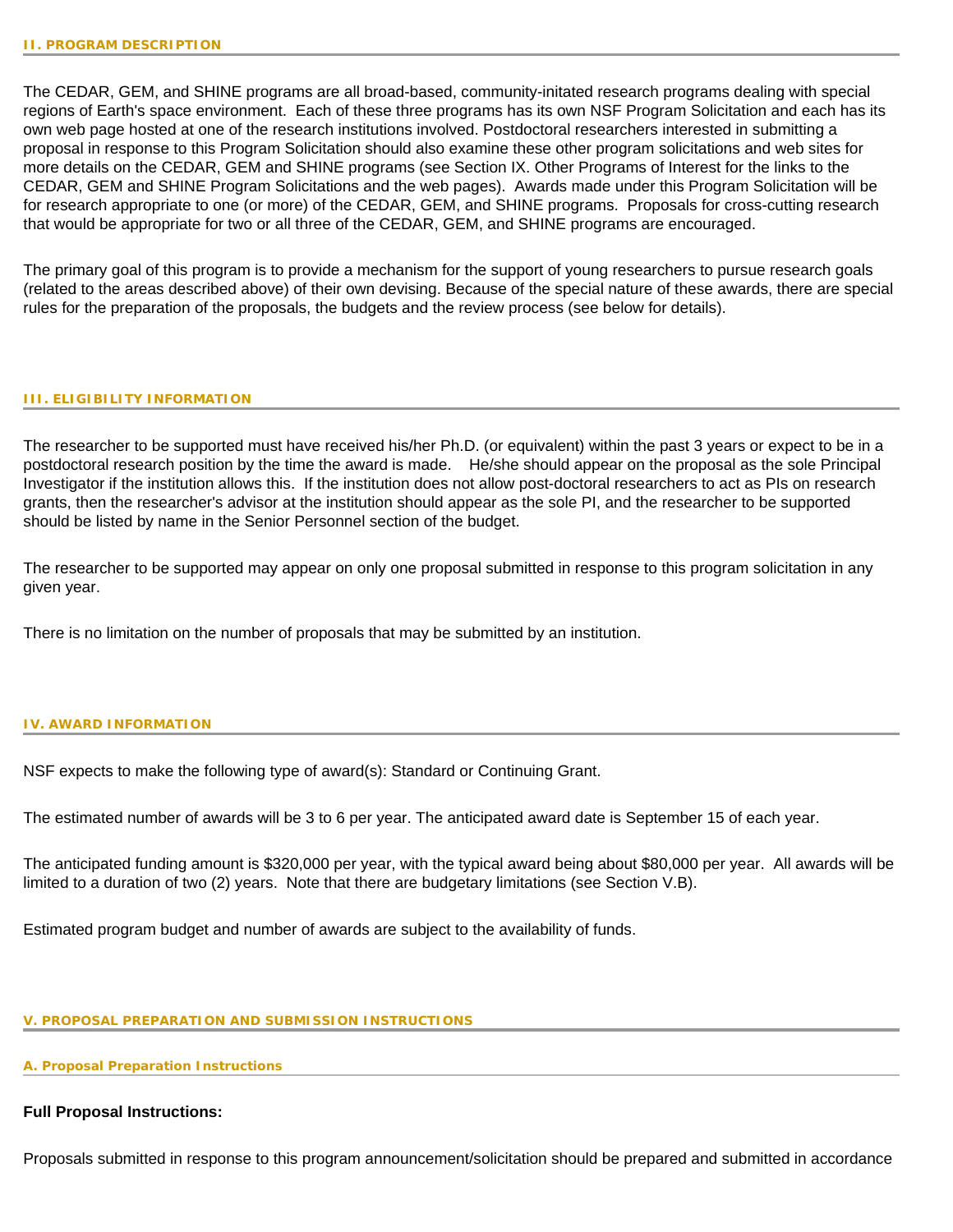with the general guidelines contained in the NSF *Grant Proposal Guide* (GPG). The complete text of the GPG is available electronically on the NSF Website at: [http://www.nsf.gov/cgi-bin/getpub?gpg.](http://www.nsf.gov/cgi-bin/getpub?gpg) Paper copies of the GPG may be obtained from the NSF Publications Clearinghouse, telephone (703) 292-7827 or by e-mail from [pubs@nsf.gov.](mailto:pubs@nsf.gov)

The following instructions deviate from the GPG guidelines.

The title on the cover sheet of proposals submitted in response to this Program Solicitation should begin with one (or more) of the acronyms CEDAR, GEM, and SHINE (to indicate to which of those programs the research is relevant) and the word "Postdoc:". For cross-cutting research use a form such as "GEM/SHINE Postdoc: . . ."

The project description may be brief (3-5 pages) and must not exceed 10 pages. The project description need only include a synopsis of the type of CEDAR/GEM/SHINE-related research that is to be carried out.

The postdoctoral researcher's biographical sketch (see GPG guidelines) must be included in the biographical sketch section of the proposal.

In addition to the standard items required in a FastLane proposal that are described in the GPG guidelines referenced above, a letter indicating the host institution's interest in pursuing this project must be included, along with two letters of recommendation, an abstract of the candidate's doctoral thesis, and a transcript of the candidate's graduate course work. This additional material should be submitted through FastLane as supplementary documents.

Proposers are reminded to identify the program announcement/solicitation number (04-573) in the program announcement/ solicitation block on the proposal Cover Sheet. Compliance with this requirement is critical to determining the relevant proposal processing guidelines. Failure to submit this information may delay processing.

### <span id="page-4-0"></span>**B. Budgetary Information**

## **Cost Sharing:**

Cost sharing is not required in proposals submitted under this Program Solicitation.

## **Other Budgetary Limitations:**

The CEDAR, GEM, SHINE postdoctoral research awards are two-year awards and provide a stipend of \$40,000 per year for the postdoctoral researcher, plus appropriate amounts for benefits, travel, publishing expenses, and indirect costs. If NSF increases the postdoctoral stipend level for NSF awardees, the budget limitation of the postdoctoral researcher's stipend under this solicitation will be adjusted accordingly. It is not the intent of this budget limitation to restrict the total compensation that the supported researcher may receive.

Awards made under this Program Solicitation may provide salary or stipend support only for the postdoctoral researcher.

### <span id="page-4-1"></span>**C. Due Dates**

Proposals must be submitted by the following date(s):

**Full Proposal Deadline(s)** (due by 5 p.m. proposer's local time):

<span id="page-4-2"></span>First Monday in February annually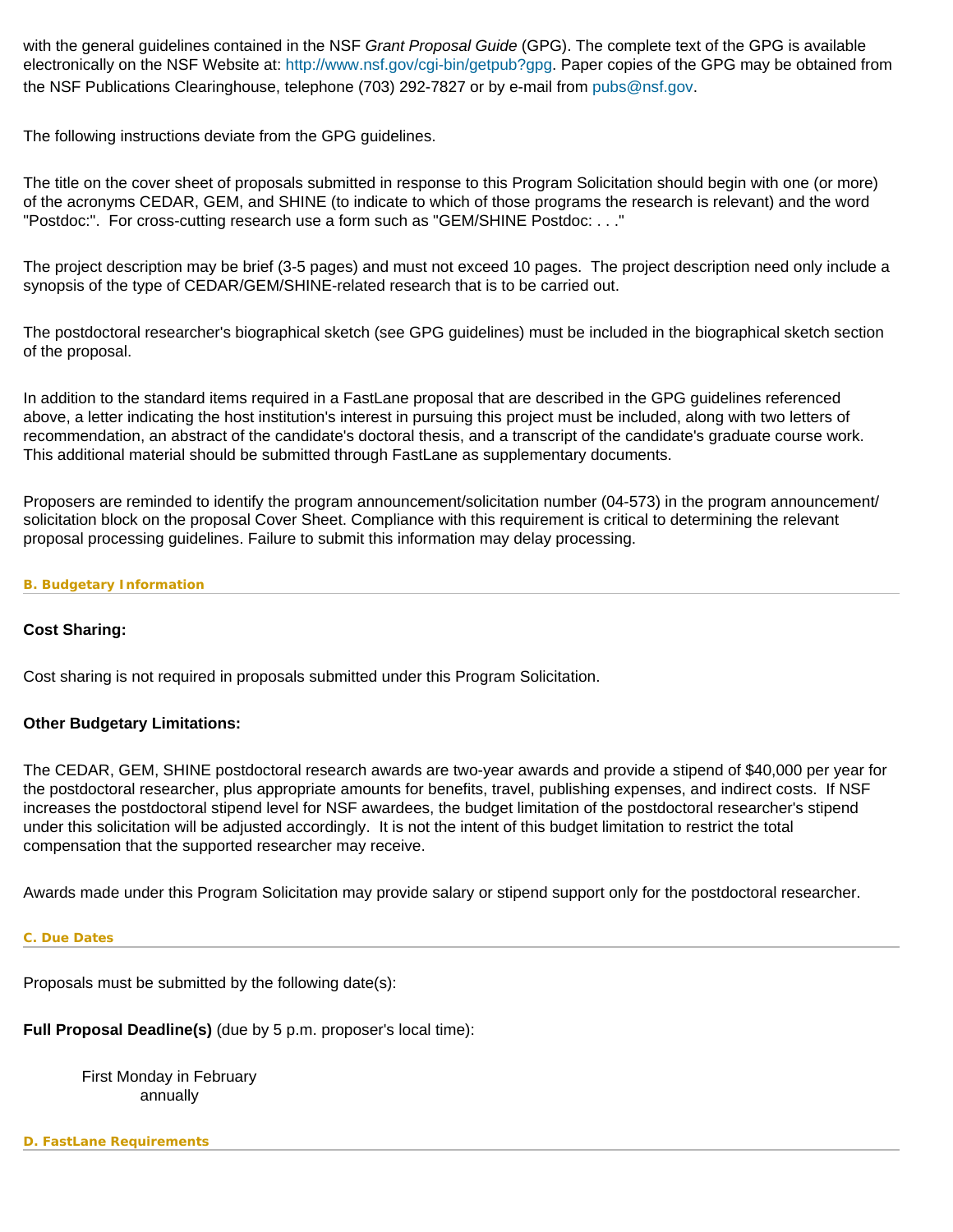Proposers are required to prepare and submit all proposals for this announcement/solicitation through the FastLane system. Detailed instructions for proposal preparation and submission via FastLane are available at: [https://www.fastlane.nsf.gov/a1/](https://www.fastlane.nsf.gov/a1/newstan.htm) [newstan.htm](https://www.fastlane.nsf.gov/a1/newstan.htm). For FastLane user support, call the FastLane Help Desk at 1-800-673-6188 or e-mail [fastlane@nsf.gov](mailto:fastlane@nsf.gov). The FastLane Help Desk answers general technical questions related to the use of the FastLane system. Specific questions related to this program announcement/solicitation should be referred to the NSF program staff contact(s) listed in Section VIII of this announcement/solicitation.

*Submission of Electronically Signed Cover Sheets*. The Authorized Organizational Representative (AOR) must electronically sign the proposal Cover Sheet to submit the required proposal certifications (see Chapter II, Section C of the [Grant Proposal](http://www.nsf.gov/pubsys/ods/getpub.cfm?gpg) [Guide](http://www.nsf.gov/pubsys/ods/getpub.cfm?gpg) for a listing of the certifications). The AOR must provide the required electronic certifications within five working days following the electronic submission of the proposal. Proposers are no longer required to provide a paper copy of the signed Proposal Cover Sheet to NSF. Further instructions regarding this process are available on the FastLane Website at: [http://](http://www.fastlane.nsf.gov/) [www.fastlane.nsf.gov](http://www.fastlane.nsf.gov/)

### <span id="page-5-1"></span><span id="page-5-0"></span>**VI. PROPOSAL REVIEW INFORMATION**

### **A. NSF Proposal Review Process**

Reviews of proposals submitted to NSF are solicited from peers with expertise in the substantive area of the proposed research or education project. These reviewers are selected by Program Officers charged with the oversight of the review process. NSF invites the proposer to suggest, at the time of submission, the names of appropriate or inappropriate reviewers. Care is taken to ensure that reviewers have no conflicts with the proposer. Special efforts are made to recruit reviewers from non-academic institutions, minority-serving institutions, or adjacent disciplines to that principally addressed in the proposal.

The National Science Board approved revised criteria for evaluating proposals at its meeting on March 28, 1997 [\(NSB 97-](http://www.nsf.gov/pubsys/ods/getpub.cfm?nsb9772) [72\).](http://www.nsf.gov/pubsys/ods/getpub.cfm?nsb9772) All NSF proposals are evaluated through use of the two merit review criteria. In some instances, however, NSF will employ additional criteria as required to highlight the specific objectives of certain programs and activities.

On July 8, 2002, the NSF Director issued [Important Notice 127](http://www.nsf.gov/pubsys/ods/getpub.cfm?iin127), Implementation of new Grant Proposal Guide Requirements Related to the Broader Impacts Criterion. This Important Notice reinforces the importance of addressing both criteria in the preparation and review of all proposals submitted to NSF. NSF continues to strengthen its internal processes to ensure that both of the merit review criteria are addressed when making funding decisions.

In an effort to increase compliance with these requirements, the January 2002 issuance of the GPG incorporated revised proposal preparation guidelines relating to the development of the Project Summary and Project Description. Chapter II of the GPG specifies that Principal Investigators (PIs) must address both merit review criteria in separate statements within the onepage Project Summary. This chapter also reiterates that broader impacts resulting from the proposed project must be addressed in the Project Description and described as an integral part of the narrative.

Effective October 1, 2002, NSF will return without review proposals that do not separately address both merit review criteria within the Project Summary. It is believed that these changes to NSF proposal preparation and processing guidelines will more clearly articulate the importance of broader impacts to NSF-funded projects.

The two National Science Board approved merit review criteria are listed below (see the [Grant Proposal Guide](http://www.nsf.gov/pubsys/ods/getpub.cfm?gpg) Chapter III.A for further information). The criteria include considerations that help define them. These considerations are suggestions and not all will apply to any given proposal. While proposers must address both merit review criteria, reviewers will be asked to address only those considerations that are relevant to the proposal being considered and for which he/she is qualified to make judgments.

## **What is the intellectual merit of the proposed activity?**

How important is the proposed activity to advancing knowledge and understanding within its own field or across different fields? How well qualified is the proposer (individual or team) to conduct the project? (If appropriate, the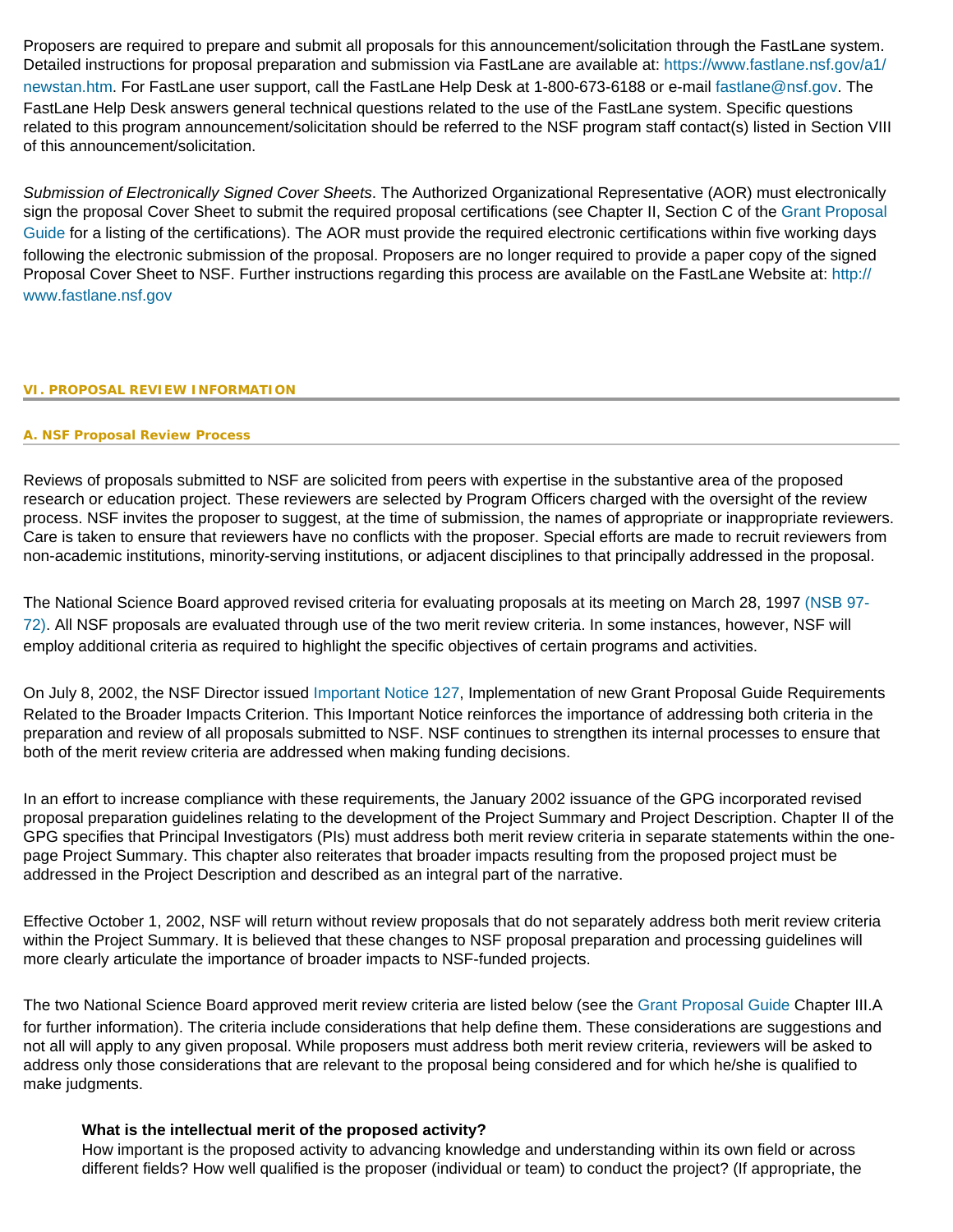reviewer will comment on the quality of the prior work.) To what extent does the proposed activity suggest and explore creative and original concepts? How well conceived and organized is the proposed activity? Is there sufficient access to resources?

# **What are the broader impacts of the proposed activity?**

How well does the activity advance discovery and understanding while promoting teaching, training, and learning? How well does the proposed activity broaden the participation of underrepresented groups (e.g., gender, ethnicity, disability, geographic, etc.)? To what extent will it enhance the infrastructure for research and education, such as facilities, instrumentation, networks, and partnerships? Will the results be disseminated broadly to enhance scientific and technological understanding? What may be the benefits of the proposed activity to society?

NSF staff will give careful consideration to the following in making funding decisions:

# *Integration of Research and Education*

One of the principal strategies in support of NSF's goals is to foster integration of research and education through the programs, projects, and activities it supports at academic and research institutions. These institutions provide abundant opportunities where individuals may concurrently assume responsibilities as researchers, educators, and students and where all can engage in joint efforts that infuse education with the excitement of discovery and enrich research through the diversity of learning perspectives.

# *Integrating Diversity into NSF Programs, Projects, and Activities*

Broadening opportunities and enabling the participation of all citizens -- women and men, underrepresented minorities, and persons with disabilities -- is essential to the health and vitality of science and engineering. NSF is committed to this principle of diversity and deems it central to the programs, projects, and activities it considers and supports.

# **Additional Review Criteria**:

Reviewers will be asked to comment on the relevance of the proposed research to the CEDAR, GEM and SHINE program objectives. They will also be asked to comment on the qualifications of the researcher based on the letters of recommendation, transcript of course work, and quality of the researcher's previously published work.

# <span id="page-6-0"></span>**B. Review Protocol and Associated Customer Service Standard**

All proposals are carefully reviewed by at least three other persons outside NSF who are experts in the particular field represented by the proposal. Proposals submitted in response to this announcement/solicitation will be reviewed by Ad Hoc and/or panel review.

Reviewers will be asked to formulate a recommendation to either support or decline each proposal. The Program Officer assigned to manage the proposal's review will consider the advice of reviewers and will formulate a recommendation.

A summary rating and accompanying narrative will be completed and submitted by each reviewer. In all cases, reviews are treated as confidential documents. Verbatim copies of reviews, excluding the names of the reviewers, are sent to the Principal Investigator/Project Director by the Program Director. In addition, the proposer will receive an explanation of the decision to award or decline funding.

NSF is striving to be able to tell proposers whether their proposals have been declined or recommended for funding within six months. The time interval begins on the closing date of an announcement/solicitation, or the date of proposal receipt, whichever is later. The interval ends when the Division Director accepts the Program Officer's recommendation.

In all cases, after programmatic approval has been obtained, the proposals recommended for funding will be forwarded to the Division of Grants and Agreements for review of business, financial, and policy implications and the processing and issuance of a grant or other agreement. Proposers are cautioned that only a Grants and Agreements Officer may make commitments, obligations or awards on behalf of NSF or authorize the expenditure of funds. No commitment on the part of NSF should be inferred from technical or budgetary discussions with a NSF Program Officer. A Principal Investigator or organization that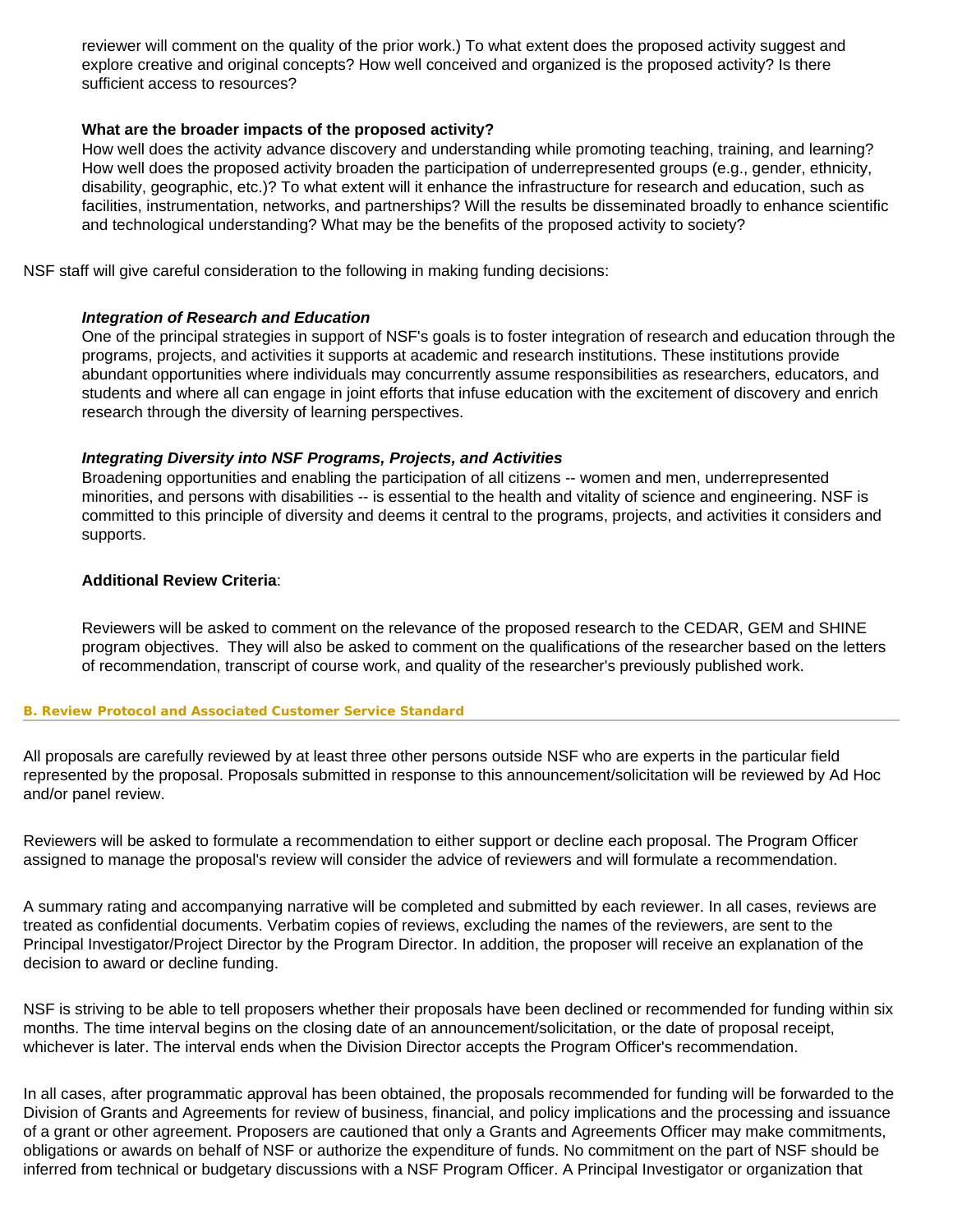makes financial or personnel commitments in the absence of a grant or cooperative agreement signed by the NSF Grants and Agreements Officer does so at their own risk.

#### <span id="page-7-1"></span><span id="page-7-0"></span>**VII. AWARD ADMINISTRATION INFORMATION**

#### **A. Notification of the Award**

Notification of the award is made to *the submitting organization* by a Grants Officer in the Division of Grants and Agreements. Organizations whose proposals are declined will be advised as promptly as possible by the cognizant NSF Program Division administering the program. Verbatim copies of reviews, not including the identity of the reviewer, will be provided automatically to the Principal Investigator. (See section VI.A. for additional information on the review process.)

### <span id="page-7-2"></span>**B. Award Conditions**

An NSF award consists of: (1) the award letter, which includes any special provisions applicable to the award and any numbered amendments thereto; (2) the budget, which indicates the amounts, by categories of expense, on which NSF has based its support (or otherwise communicates any specific approvals or disapprovals of proposed expenditures); (3) the proposal referenced in the award letter; (4) the applicable award conditions, such as Grant General Conditions (NSF-GC-1); \* or Federal Demonstration Partnership (FDP) Terms and Conditions \* and (5) any announcement or other NSF issuance that may be incorporated by reference in the award letter. Cooperative agreement awards also are administered in accordance with NSF Cooperative Agreement Terms and Conditions (CA-1). Electronic mail notification is the preferred way to transmit NSF awards to organizations that have electronic mail capabilities and have requested such notification from the Division of Grants and Agreements.

\*These documents may be accessed electronically on NSF's Website at [http://www.nsf.gov/home/grants/grants\\_gac.htm](http://www.nsf.gov/home/grants/grants_gac.htm). Paper copies may be obtained from the NSF Publications Clearinghouse, telephone (703) 292-7827 or by e-mail from [pubs@nsf.gov.](mailto:pubs@nsf.gov)

More comprehensive information on NSF Award Conditions is contained in the NSF *Grant Policy Manual* (GPM) Chapter II, available electronically on the NSF Website at [http://www.nsf.gov/cgi-bin/getpub?gpm.](http://www.nsf.gov/cgi-bin/getpub?gpm) The GPM is also for sale through the Superintendent of Documents, Government Printing Office (GPO), Washington, DC 20402. The telephone number at GPO for subscription information is (202) 512-1800. The GPM may be ordered through the GPO Website at [http://www.gpo.gov](http://www.gpo.gov/).

#### <span id="page-7-3"></span>**C. Reporting Requirements**

For all multi-year grants (including both standard and continuing grants), the PI must submit an annual project report to the cognizant Program Officer at least 90 days before the end of the current budget period.

Within 90 days after the expiration of an award, the PI also is required to submit a final project report. Failure to provide final technical reports delays NSF review and processing of pending proposals for the PI and all Co-PIs. PIs should examine the formats of the required reports in advance to assure availability of required data.

<span id="page-7-4"></span>PIs are required to use NSF's electronic project reporting system, available through FastLane, for preparation and submission of annual and final project reports. This system permits electronic submission and updating of project reports, including information on project participants (individual and organizational), activities and findings, publications, and other specific products and contributions. PIs will not be required to re-enter information previously provided, either with a proposal or in earlier updates using the electronic system.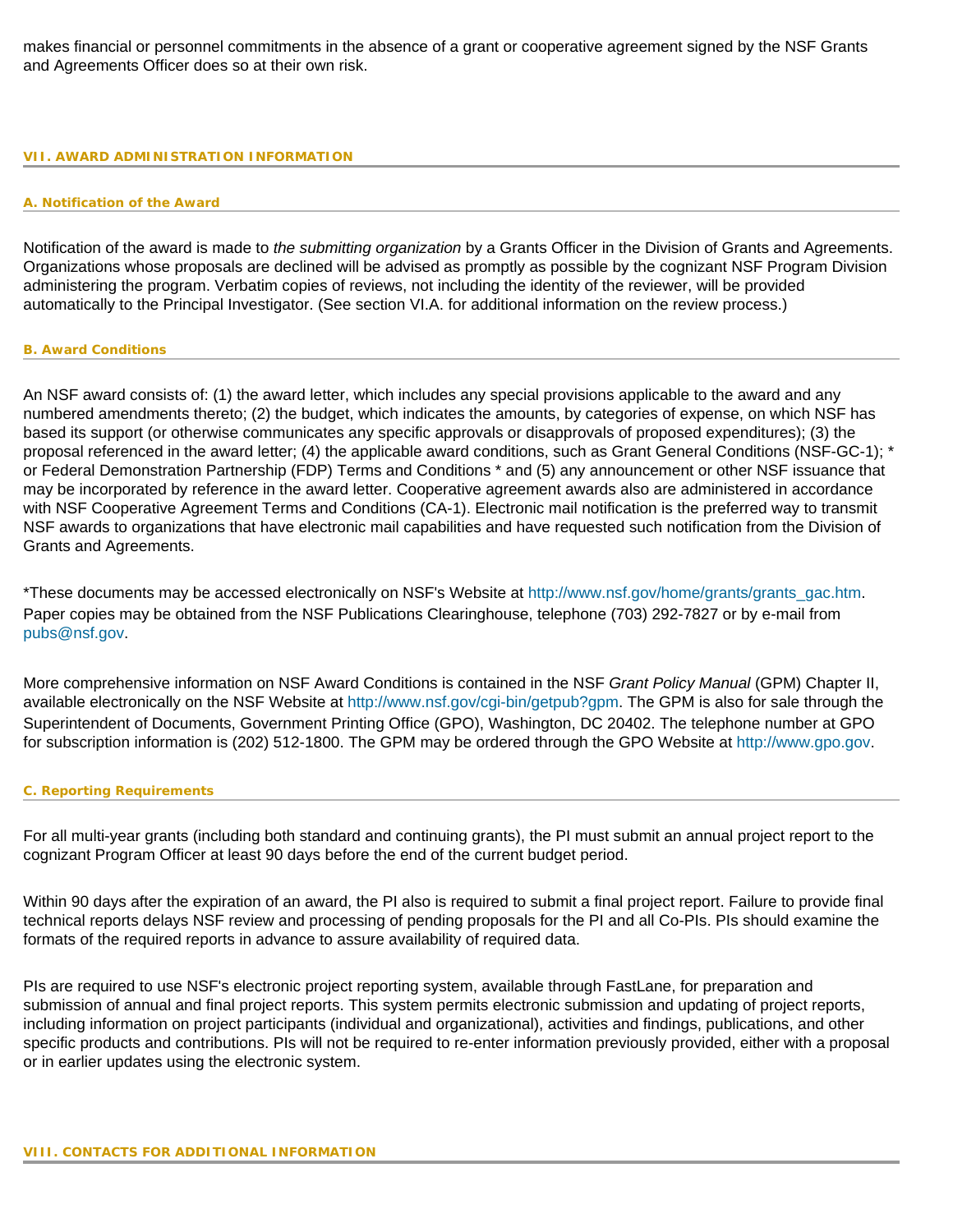General inquiries regarding this program should be made to:

- Kile B. Baker, Program Director, Directorate for Geosciences, Division of Atmospheric Sciences, 775 S, telephone: (703) 292-8519, fax: (703) 292-9022, email: [kbaker@nsf.gov](mailto:kbaker@nsf.gov)
- Paul Bellaire, Program Director, Directorate for Geosciences, Division of Atmospheric Sciences, 775 S, telephone: (703) 292-8529, fax: (703) 292-9023, email: [pbellair@nsf.gov](mailto:pbellair@nsf.gov)
- Robert Kerr, Program Director, Directorate for Geosciences, Division of Atmospheric Sciences, 790 N, telephone: (703) 292-8529, fax: (703) 292-9023, email: [rkerr@nsf.gov](mailto:rkerr@nsf.gov)
- Robert M. Robinson, Program Manager, Directorate for Geosciences, Division of Atmospheric Sciences, 775 S, telephone: (703) 292-8529, fax: (703) 292-9022, email: [rmrobins@nsf.gov](mailto:rmrobins@nsf.gov)

For questions related to the use of FastLane, contact:

● Ruth E. Joel, Program Assistant, Directorate for Geosciences, Division of Atmospheric Sciences, 775 S, telephone: (703) 292-8522, fax: (703) 292-9022, email: [rjoel@nsf.gov](mailto:rjoel@nsf.gov)

### <span id="page-8-0"></span>**IX. OTHER PROGRAMS OF INTEREST**

The NSF *Guide to Programs* is a compilation of funding for research and education in science, mathematics, and engineering. The NSF *Guide to Programs* is available electronically at <http://www.nsf.gov/cgi-bin/getpub?gp>. General descriptions of NSF programs, research areas, and eligibility information for proposal submission are provided in each chapter.

Many NSF programs offer announcements or solicitations concerning specific proposal requirements. To obtain additional information about these requirements, contact the appropriate NSF program offices. Any changes in NSF's fiscal year programs occurring after press time for the *Guide to Programs* will be announced in the NSF [E-Bulletin](http://www.nsf.gov/home/ebulletin), which is updated daily on the NSF Website at<http://www.nsf.gov/home/ebulletin>, and in individual program announcements/solicitations. Subscribers can also sign up for NSF's [Custom News Service](http://www.nsf.gov/home/cns/start.htm) [\(http://www.nsf.gov/home/cns/start.htm\)](http://www.nsf.gov/home/cns/start.htm) to be notified of new funding opportunities that become available.

## **Related Programs:**

- Coupling, Energetics, and Dynamics of Atmospheric Regions ([NSF 02-070](http://www.nsf.gov/cgi-bin/getpub?nsf02070))
- Geospace Environment Modeling [\(NSF 02-122\)](http://www.nsf.gov/cgi-bin/getpub?nsf02122)
- Solar, Heliospheric, and INterplanetary Environment ([NSF 02-189](http://www.nsf.gov/cgi-bin/getpub?nsf02189))

### **ABOUT THE NATIONAL SCIENCE FOUNDATION**

The National Science Foundation (NSF) funds research and education in most fields of science and engineering. Awardees are wholly responsible for conducting their project activities and preparing the results for publication. Thus, the Foundation does not assume responsibility for such findings or their interpretation.

NSF welcomes proposals from all qualified scientists, engineers and educators. The Foundation strongly encourages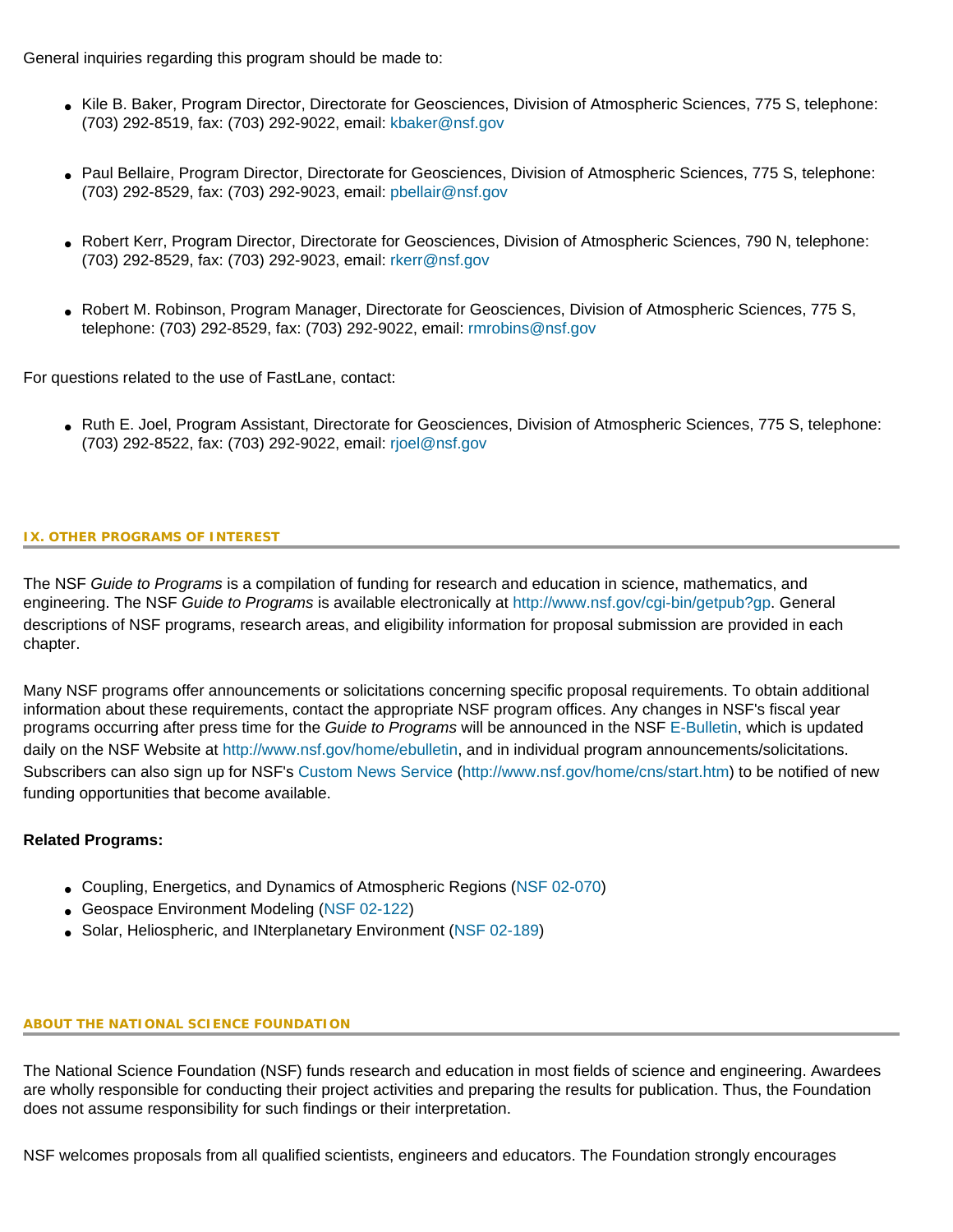women, minorities and persons with disabilities to compete fully in its programs. In accordance with Federal statutes, regulations and NSF policies, no person on grounds of race, color, age, sex, national origin or disability shall be excluded from participation in, be denied the benefits of, or be subjected to discrimination under any program or activity receiving financial assistance from NSF, although some programs may have special requirements that limit eligibility.

*Facilitation Awards for Scientists and Engineers with Disabilities* (FASED) provide funding for special assistance or equipment to enable persons with disabilities (investigators and other staff, including student research assistants) to work on NSF-supported projects. See the GPG Chapter II, Section D.2 for instructions regarding preparation of these types of proposals.

The National Science Foundation promotes and advances scientific progress in the United States by competitively awarding grants and cooperative agreements for research and education in the sciences, mathematics, and engineering.

To get the latest information about program deadlines, to download copies of NSF publications, and to access abstracts of awards, visit the NSF Website at [http://www.nsf.gov](http://www.nsf.gov/)

| • Location:                                            | 4201 Wilson Blvd. Arlington, VA 22230 |
|--------------------------------------------------------|---------------------------------------|
| • For General Information<br>(NSF Information Center): | (703) 292-5111                        |
| • TDD (for the hearing-impaired):                      | (703) 292-5090                        |
| • To Order Publications or Forms:                      |                                       |
| Send an e-mail to:                                     | pubs@nsf.gov                          |
| or telephone:                                          | (703) 292-7827                        |
| • To Locate NSF Employees:                             | (703) 292-5111                        |
|                                                        |                                       |

### **PRIVACY ACT AND PUBLIC BURDEN STATEMENTS**

The information requested on proposal forms and project reports is solicited under the authority of the National Science Foundation Act of 1950, as amended. The information on proposal forms will be used in connection with the selection of qualified proposals; project reports submitted by awardees will be used for program evaluation and reporting within the Executive Branch and to Congress. The information requested may be disclosed to qualified reviewers and staff assistants as part of the proposal review process; to applicant institutions/grantees to provide or obtain data regarding the proposal review process, award decisions, or the administration of awards; to government contractors, experts, volunteers and researchers and educators as necessary to complete assigned work; to other government agencies needing information as part of the review process or in order to coordinate programs; and to another Federal agency, court or party in a court or Federal administrative proceeding if the government is a party. Information about Principal Investigators may be added to the Reviewer file and used to select potential candidates to serve as peer reviewers or advisory committee members. See Systems of Records, NSF-50, "Principal Investigator/Proposal File and Associated Records," 63 Federal Register 267 (January 5, 1998), and NSF-51, "Reviewer/Proposal File and Associated Records," 63 Federal Register 268 (January 5, 1998). Submission of the information is voluntary. Failure to provide full and complete information, however, may reduce the possibility of receiving an award.